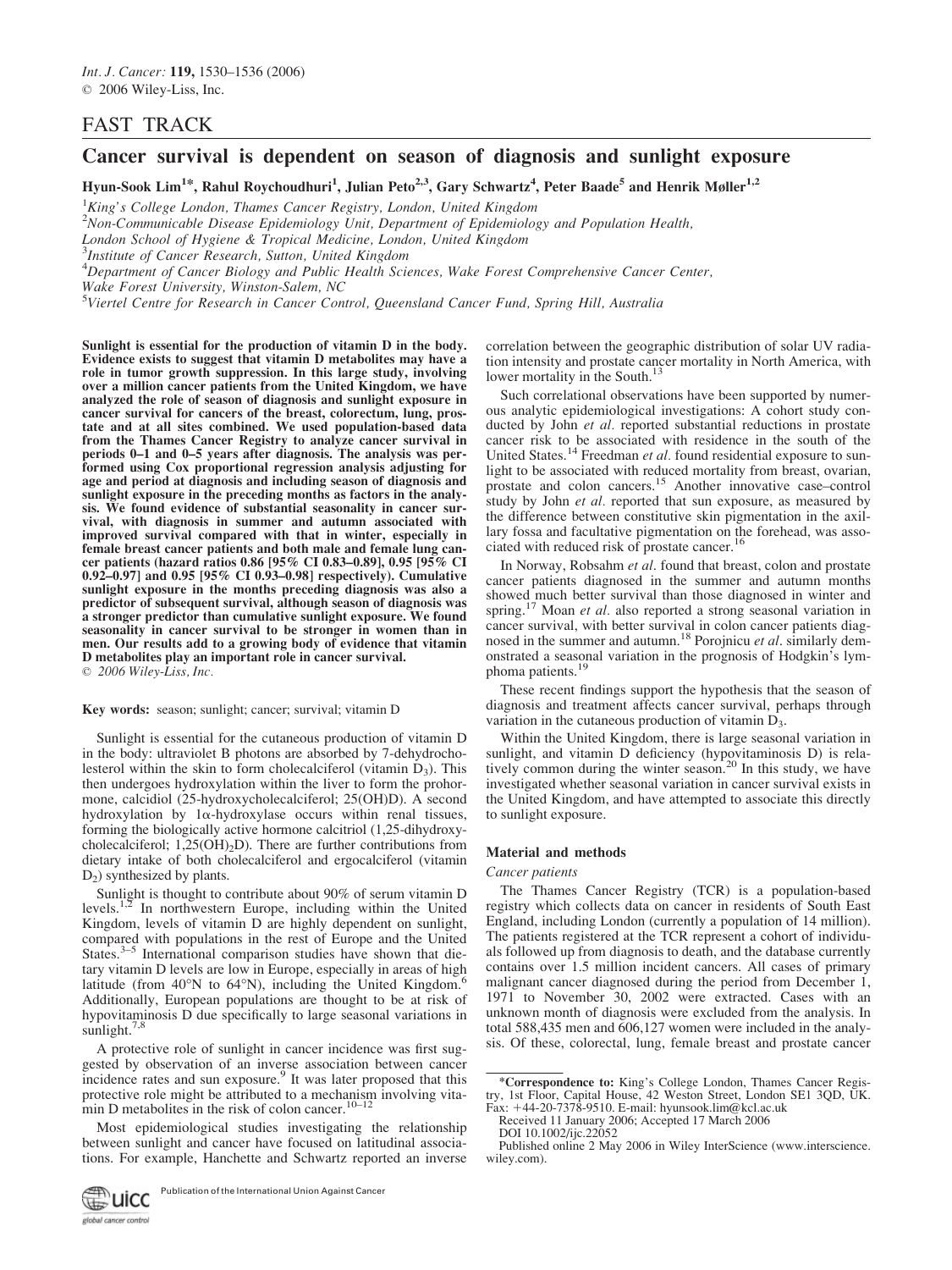patients were analyzed separately. As a result, 71,723 men and 76,266 women with colorectal cancer, 131,770 men and 60,353 women with lung cancer, 182,895 women with breast cancer and 92,312 men with prostate cancer were analyzed. Cancer patients were followed up until June 2005 and all-cause mortality data were calculated for periods 0–1 and 0–5 years after diagnosis.

Using the date of diagnosis, the season of diagnosis was defined, as follows: Winter (December 1–February 28 or 29), Spring (March 1–May 31), Summer (June 1–August 31) and Autumn (September 30–November 30). To assess cancer survival, we defined 2 survival periods: 0–1 years and 0–5 years after diagnosis.

#### Exposure to sunlight

We obtained data on sunlight from the British Meteorological Office which has maintained monthly total sunlight hours data since 1959 at 26 meteorological stations located within the United Kingdom.<sup>21</sup> In this study, we used monthly data collected at Greenwich (located within the TCR catchment area) over the entire study period, 1971–2002. Sunlight data were merged by year and month with incident cancer data by using the date of diagnosis. Cumulative sunlight hours in periods 1, 3, 6 and 9 months before diagnosis were calculated for each month of diagnosis since 1971 and adjusted into a monthly mean figure over those periods which were then divided by 100. Thus, measures of mean cumulative sunlight exposure over periods of 1, 3, 6 and 9 months before diagnosis were established for each month of diagnosis such that 1 unit represents 100 mean sunlight hours per month.

#### Statistical analysis

A Cox proportional hazards regression model was used to assess the role of exposure to sunlight before diagnosis and season of diagnosis as factors affecting cancer survival. Age and period of diagnosis were grouped into 5 and 4 yearly intervals respectively.

All analyses were adjusted for age and period at diagnosis. Concerning the seasonal comparison, winter was the reference group. First, the season of diagnosis and the 4 monthly cumulative mean measures of sunlight before diagnosis were analyzed separately. Then, these separate analyses were extended to mutual adjustment, such that the analysis of seasonal variation in survival was adjusted for mean cumulative sunlight exposure and vice versa. Analysis was performed using SAS version 8.2 (SAS Institute, Cary, NC).

#### **Results**

From 1971 to 2002, mean monthly sunlight exposure was highest in the month of August (194.3  $\pm$  31.9 hr [mean  $\pm$  SD]) and lowest in December (35.8  $\pm$  10.5 hr). Figure 1 shows the distribution of cumulative sunlight hours for each month of diagnosis averaged over 32 years, which was highest in the summer and autumn months. As the intervals over which cumulative sunlight exposure was calculated increased from 1 month to 9 months, the seasonal variation was reduced and the maximum moved from August to November.

Tables I–IV show mortality hazard ratios (HRs) within either 1 or 5 years of diagnosis by season of diagnosis for cancers of the breast, colorectum, lung and at all sites combined. Results are given without adjustment for sunlight hours, or adjusted for mean cumulative sunlight hours over 4 different time periods (1, 3, 6 and 9 months) before diagnosis.

The results for women are presented in Tables I and II. Significantly reduced mortality HRs were observed in the summer for cancers of the breast (0.86), colorectum (0.94), lung (0.95) and all sites combined (0.94) at 0–1 years after diagnosis and without adjustment for sunlight exposure. Adjusting for sunlight hours did not substantially change the observed reduction in mortality HRs in the summer.



**FIGURE 1** – The distribution of cumulative sunlight hours over the preceding 1, 3, 6 and 9 months for each month of diagnosis averaged over 32 years (1971–2002) recorded at Greenwich.

A reduction in the mortality HR similar to that seen in the summer was also observed in patients diagnosed in the autumn months, but the reduction was slightly lower and not statistically significant in colorectal cancer. As for the summer effect, the reduction in the HR in the autumn was not sensitive to adjustment for the actual sunlight hours (Table I).

Overall, the HRs for 0–5 year survival in women were slightly higher compared with the 0–1 year survival but the general pattern was the same. Regardless of adjustment for cumulative sunlight hours, consistently lower HRs in summer and autumn were observed for breast, colorectal and lung cancer, and at all sites combined (Table II).

Tables III and IV show the results in men. The mortality HRs 0–1 years after diagnosis in men showed little or no seasonal variation at most cancer sites apart from in the case of lung cancer which showed a significantly lower mortality HR (0.94) in the summer. Adjusting for sunlight exposure in the preceding 3 months yielded lower summer HRs: prostate (0.92), colorectum (0.93), lung (0.91), and all sites combined (0.95) (Table III).

In the 0–5 year interval, there was a lack of seasonal variation as in the 0–1 year interval in men except with lung cancer. When adjustment was made for sunlight hours, the seasonal effect was weaker than that at 0–1 years (Table IV).

Tables V and VI show mortality HRs in relation to mean cumulative sunlight exposure during periods 1, 3, 6 and 9 months before diagnosis for women and men respectively. Results are given both without and with adjustment for season of diagnosis.

When season of analysis was not considered, cumulative sunlight exposure was associated with reduced mortality HRs, with values down to 0.92 per 100 sunlight hours for breast cancer in the 0–1 year period of analysis when 3-month cumulative sunlight exposure was used. In women, all estimates derived from cumulative sunlight hours 1, 3 and 6 months before diagnosis were lower than 1.00 and the majority were statistically significant (Table V).

In men, the pattern was less clear but a reduction was evident for lung cancer (Table VI). For both men and women, the apparent association with sunlight disappeared completely when adjustment was made for season.

Figure 2 summarizes the seasonal variation in mortality HRs, adjusting only for age and period at diagnosis.

#### **Discussion**

In this study, we have examined the effect of season and sunlight on cancer survival. Our results can be summarized as follows: for breast cancer in females, as well as lung cancer and cancers at all sites combined in both sexes, patients diagnosed in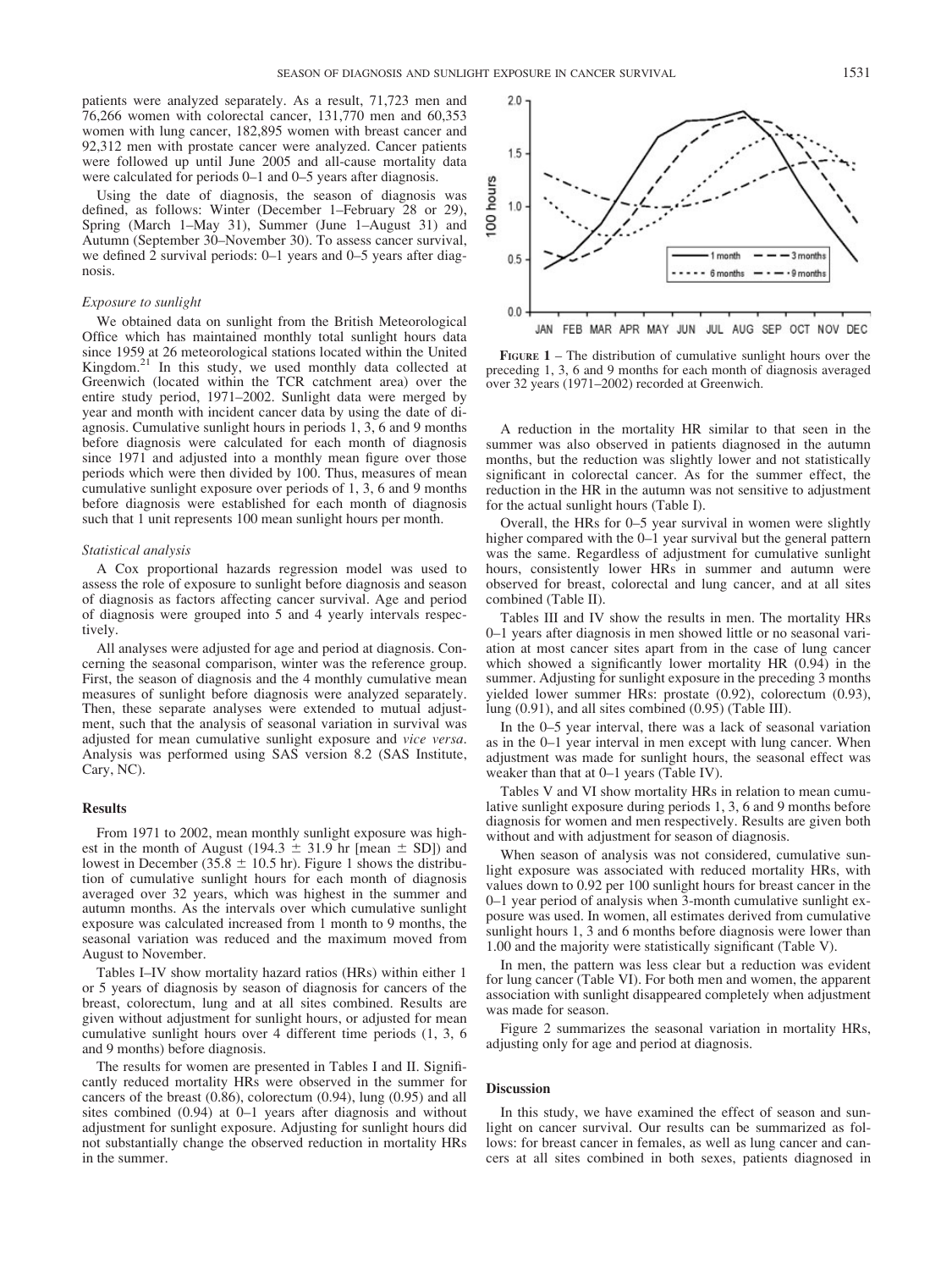TABLE I – MORTALITY HAZARD RATIOS BY SEASON OF DIAGNOSIS IN THE PERIOD 0–1 YEARS AFTER DIAGNOSIS IN WOMEN1

| Cancer site   | Season of diagnosis | Unadjusted          | Adjusted for sunlight hours |                     |                     |                     |  |
|---------------|---------------------|---------------------|-----------------------------|---------------------|---------------------|---------------------|--|
|               |                     | HR <sup>2</sup>     | HR <sup>3</sup>             | HR <sup>4</sup>     | $HR^5$              | HR <sup>6</sup>     |  |
| <b>Breast</b> | Winter              | 1.00                | 1.00                        | 1.00                | 1.00                | 1.00                |  |
|               | Spring              | $0.95(0.91 - 0.98)$ | $0.95(0.90-1.00)$           | $0.94(0.90 - 0.98)$ | $0.97(0.93 - 1.02)$ | $0.97(0.93 - 1.02)$ |  |
|               | Summer              | $0.86(0.83 - 0.89)$ | $0.87(0.81 - 0.93)$         | $0.84(0.78 - 0.90)$ | $0.84(0.81 - 0.88)$ | $0.88(0.84 - 0.92)$ |  |
|               | Autumn              | $0.91(0.88 - 0.95)$ | $0.91(0.87-0.96)$           | $0.89(0.84 - 0.95)$ | $0.86(0.82 - 0.91)$ | $0.90(0.87-0.94)$   |  |
| Colorectum    | Winter              | 1.00                | 1.00                        | 1.00                | 1.00                | 1.00                |  |
|               | Spring              | $0.99(0.96 - 1.02)$ | $0.98(0.94 - 1.03)$         | $0.99(0.96 - 1.02)$ | $0.99(0.95-1.03)$   | $1.00(0.96-1.05)$   |  |
|               | Summer              | $0.94(0.91 - 0.97)$ | $0.93(0.88 - 0.98)$         | $0.94(0.89-1.00)$   | $0.94(0.91 - 0.97)$ | $0.95(0.91-0.99)$   |  |
|               | Autumn              | $0.98(0.95-1.01)$   | $0.97(0.93 - 1.01)$         | $0.98(0.93 - 1.03)$ | $0.98(0.93 - 1.02)$ | $0.97(0.94 - 1.00)$ |  |
| Lung          | Winter              | 1.00                | 1.00                        | 1.00                | 1.00                | 1.00                |  |
|               | Spring              | $0.97(0.95-1.00)$   | $0.96(0.93-0.99)$           | $0.96(0.94 - 0.99)$ | $0.98(0.95-1.01)$   | $0.98(0.95-1.01)$   |  |
|               | Summer              | $0.95(0.92 - 0.97)$ | $0.92(0.88 - 0.97)$         | $0.92(0.87-0.96)$   | $0.94(0.91 - 0.97)$ | $0.95(0.92 - 0.98)$ |  |
|               | Autumn              | $0.96(0.93 - 0.98)$ | $0.94(0.91 - 0.98)$         | $0.93(0.89 - 0.97)$ | $0.94(0.90-0.97)$   | $0.96(0.93 - 0.98)$ |  |
| All sites     | Winter              | 1.00                | 1.00                        | 1.00                | 1.00                | 1.00                |  |
|               | Spring              | $0.98(0.97-0.99)$   | $0.97(0.95-0.98)$           | $0.97(0.96 - 0.98)$ | $0.99(0.98 - 1.01)$ | $0.98(0.97-1.00)$   |  |
|               | Summer              | $0.94(0.93 - 0.95)$ | $0.92(0.90-0.93)$           | $0.91(0.89 - 0.93)$ | $0.93(0.92 - 0.94)$ | $0.94(0.93 - 0.95)$ |  |
|               | Autumn              | $0.95(0.94 - 0.96)$ | $0.93(0.92 - 0.95)$         | $0.92(0.90-0.94)$   | $0.93(0.91 - 0.94)$ | $0.95(0.94 - 0.96)$ |  |

<sup>1</sup>Values in parentheses indicate 95% confidence intervals.<sup>2</sup>Mortality hazard ratios adjusted for age and period of diagnosis.<sup>2</sup>Mortality hazard ratios also adjusted for cumulative mean sunlight hours during 1 month before diagnosis.—Mortality hazard ratios also adjusted for cumulative mean sunlight hours during 3 months before diagnosis.<sup>-5</sup>Mortality hazard ratios also adjusted for cumulative mean sunlight hours during 6 months before diagnosis.–<sup>6</sup> Mortality hazard ratios also adjusted for cumulative mean sunlight hours during 9 months before diagnosis.

TABLE II – MORTALITY HAZARD RATIOS BY SEASON OF DIAGNOSIS IN THE PERIOD 0-5 YEARS AFTER DIAGNOSIS IN WOMEN<sup>1</sup>

| Cancer site   | Season of diagnosis | Unadjusted          | Adjusted for sunlight hours |                     |                     |                     |  |  |
|---------------|---------------------|---------------------|-----------------------------|---------------------|---------------------|---------------------|--|--|
|               |                     | HR <sup>2</sup>     | HR <sup>3</sup>             | HR <sup>4</sup>     | $HR^5$              | HR <sup>6</sup>     |  |  |
| <b>Breast</b> | Winter              | 1.00                | 1.00                        | 1.00                | 1.00                | 1.00                |  |  |
|               | Spring              | $0.99(0.97-1.01)$   | $1.00(0.97-1.03)$           | $0.99(0.97-1.01)$   | $1.00(0.97-1.02)$   | $0.99(0.97-1.02)$   |  |  |
|               | Summer              | $0.93(0.91 - 0.95)$ | $0.94(0.90-0.98)$           | $0.93(0.89 - 0.96)$ | $0.93(0.90-0.95)$   | $0.93(0.91 - 0.96)$ |  |  |
|               | Autumn              | $0.94(0.92 - 0.96)$ | $0.95(0.92 - 0.97)$         | $0.94(0.90 - 0.97)$ | $0.93(0.90-0.96)$   | $0.94(0.92 - 0.96)$ |  |  |
| Colorectum    | Winter              | 1.00                | 1.00                        | 1.00                | 1.00                | 1.00                |  |  |
|               | Spring              | $0.99(0.97-1.02)$   | $0.98(0.95-1.01)$           | $0.99(0.96-1.01)$   | $0.99(0.96-1.02)$   | $0.99(0.96 - 1.03)$ |  |  |
|               | Summer              | $0.96(0.94 - 0.99)$ | $0.94(0.90-0.98)$           | $0.95(0.91 - 0.99)$ | $0.96(0.94 - 0.99)$ | $0.96(0.94 - 0.99)$ |  |  |
|               | Autumn              | $0.98(0.96-1.01)$   | $0.97(0.94 - 1.00)$         | $0.97(0.94 - 1.02)$ | $0.98(0.95-1.02)$   | $0.98(0.96 - 1.01)$ |  |  |
| Lung          | Winter              | 1.00                | 1.00                        | 1.00                | 1.00                | 1.00                |  |  |
|               | Spring              | $0.98(0.95-1.00)$   | $0.96(0.93-0.99)$           | $0.97(0.95-1.00)$   | $0.99(0.96-1.01)$   | $0.98(0.95-1.01)$   |  |  |
|               | Summer              | $0.95(0.93 - 0.98)$ | $0.93(0.89 - 0.97)$         | $0.93(0.89 - 0.97)$ | $0.95(0.92 - 0.97)$ | $0.96(0.93 - 0.98)$ |  |  |
|               | Autumn              | $0.97(0.94 - 0.99)$ | $0.95(0.92 - 0.98)$         | $0.95(0.91 - 0.98)$ | $0.95(0.92 - 0.98)$ | $0.96(0.94 - 0.99)$ |  |  |
| All sites     | Winter              | 1.00                | 1.00                        | 1.00                | 1.00                | 1.00                |  |  |
|               | Spring              | $0.99(0.98 - 1.00)$ | $0.98(0.96-0.99)$           | $0.98(0.97-0.99)$   | $1.00(0.98 - 1.01)$ | $0.98(0.97-1.00)$   |  |  |
|               | Summer              | $0.96(0.95-0.97)$   | $0.93(0.92 - 0.95)$         | $0.93(0.92 - 0.95)$ | $0.95(0.94 - 0.96)$ | $0.95(0.94 - 0.96)$ |  |  |
|               | Autumn              | $0.95(0.95-0.96)$   | $0.94(0.93 - 0.95)$         | $0.93(0.92 - 0.95)$ | $0.94(0.93 - 0.96)$ | $0.96(0.95-0.97)$   |  |  |

<sup>1</sup>Values in parentheses indicate 95% confidence intervals.<sup>2</sup>Mortality hazard ratios adjusted for age and period of diagnosis.<sup>2</sup>Mortality hazard ratios also adjusted for cumulative mean sunlight hours during 1 month befo tive mean sunlight hours during 3 months before diagnosis.<sup>-5</sup>Mortality hazard ratios also adjusted for cumulative mean sunlight hours during 6 months before diagnosis.–<sup>6</sup> Mortality hazard ratios also adjusted for cumulative mean sunlight hours during 9 months before diagnosis.

summer and autumn showed increased survival compared with those diagnosed in the winter. In addition, sunlight exposure in the months preceding diagnosis was found to be a predictor of survival, though it did not contribute to this increased survival as an independent factor when season of diagnosis was considered.

The main question then is why season of diagnosis is a better predictor of cancer survival than cumulative sunlight hours before diagnosis, which show not only seasonal but yearly variation.

We found that when adjusting only for age and period of diagnosis, both season of diagnosis and sunlight exposure showed an association with cancer survival. In contrast, when season of diagnosis and cumulative sunlight hours were mutually adjusted, the seasonal effect persisted without attenuation, but the sunlight effect was eliminated. Although seasonal variation in cancer survival has been demonstrated already in recent Norwegian studies for colon, breast and prostate cancer, and Hodgkin's lym-<br>phoma,  $17-19$  our result that sunlight was not an independent factor was unexpected and requires careful interpretation. Our a priori expectation would have been that sunlight hours would prevail as an independent predictor of survival, and that its inclusion in the model would eliminate the apparent effect of season. This result could have been interpreted as supporting the hypothesis that variation in vitamin D levels, through sunlight exposure, lies behind the observed seasonal variation in survival. In the light of the present results, it is important to consider the possibility that the seasonal effect might be due to other factors than sunlight and vitamin D, such as a relatively higher diagnosis rate in summer, modulation of behavior and the prevalence of infections in winter leading to early cancer death.

We investigated relative incidence by month of diagnosis and found little variation except 2 months with low incidence: August and December, which probably reflect the summer and Christmas vacations. Robsahm et al. made the same analysis and also found that the seasonal variation in survival did not coincide with seasonal variation in incidence.<sup>17</sup>

It is recognized that the winter season is associated with an increased mortality rate due to influenza and other infections. We have calculated mortality HRs for both the first year and the first 5 years after diagnosis. Especially in the first year, survival tended to be higher in patients diagnosed in summer and autumn. Since the excess mortality in cancer patients is highest in the first months after diagnosis, it is unlikely that the higher cancer mortality in the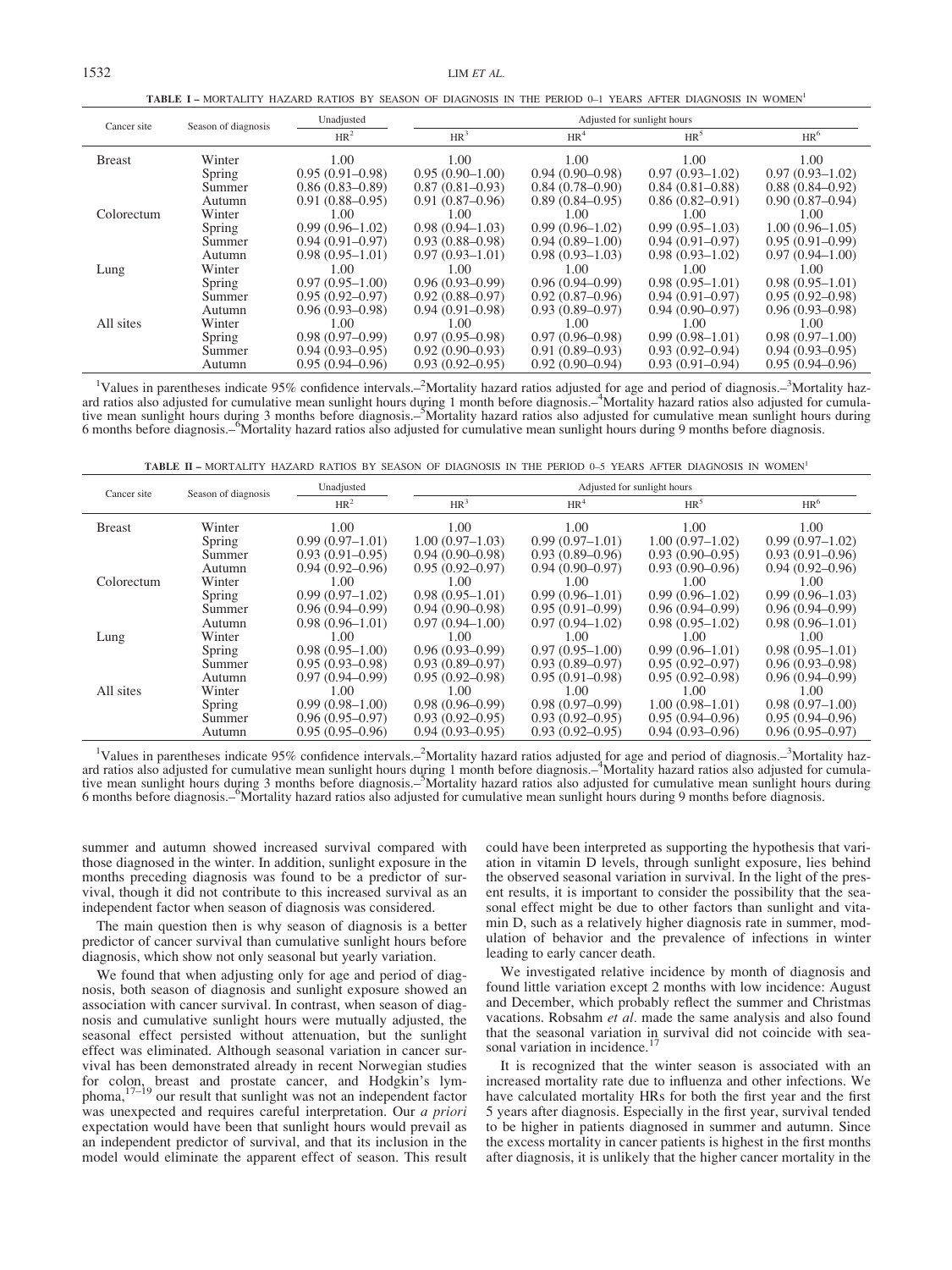|  | TABLE III – MORTALITY HAZARD RATIOS BY SEASON OF DIAGNOSIS IN THE PERIOD 0–1 YEARS AFTER DIAGNOSIS IN MEN <sup>1</sup> |  |  |  |  |  |  |  |
|--|------------------------------------------------------------------------------------------------------------------------|--|--|--|--|--|--|--|
|--|------------------------------------------------------------------------------------------------------------------------|--|--|--|--|--|--|--|

| Cancer site | Season of diagnosis | Unadjusted          | Adjusted for sunlight hours |                     |                     |                     |  |  |
|-------------|---------------------|---------------------|-----------------------------|---------------------|---------------------|---------------------|--|--|
|             |                     | HR <sup>2</sup>     | HR <sup>3</sup>             | HR <sup>4</sup>     | HR <sup>5</sup>     | HR <sup>6</sup>     |  |  |
| Prostate    | Winter              | 1.00                | 1.00                        | 1.00                | 1.00                | 1.00                |  |  |
|             | Spring              | $1.01(0.97-1.05)$   | $0.99(0.94 - 1.04)$         | $1.00(0.96 - 1.04)$ | $1.03(0.99-1.08)$   | $1.05(0.99 - 1.10)$ |  |  |
|             | Summer              | $0.96(0.92 - 1.00)$ | $0.92(0.86 - 0.99)$         | $0.92(0.85 - 0.98)$ | $0.95(0.91-0.99)$   | $0.98(0.94 - 1.03)$ |  |  |
|             | Autumn              | $0.97(0.94 - 1.01)$ | $0.95(0.90-1.00)$           | $0.94(0.88 - 1.00)$ | $0.94(0.89-1.00)$   | $0.96(0.92 - 1.00)$ |  |  |
| Colorectum  | Winter              | 1.00                | 1.00                        | 1.00                | 1.00                | 1.00                |  |  |
|             | Spring              | $1.03(0.99-1.06)$   | $1.00(0.96 - 1.05)$         | $1.01(0.98-1.05)$   | $1.07(1.03-1.11)$   | $1.06(1.02 - 1.11)$ |  |  |
|             | Summer              | $0.99(0.95-1.02)$   | $0.94(0.89-1.00)$           | $0.93(0.87-0.98)$   | $0.96(0.93 - 1.00)$ | $1.01(0.97-1.05)$   |  |  |
|             | Autumn              | $1.02(0.98 - 1.05)$ | $0.99(0.95-1.04)$           | $0.97(0.92 - 1.02)$ | $0.95(0.91-1.00)$   | $1.01(0.97-1.04)$   |  |  |
| Lung        | Winter              | 1.00                | 1.00                        | 1.00                | 1.00                | 1.00                |  |  |
|             | Spring              | $0.98(0.96-1.00)$   | $0.97(0.95-0.99)$           | $0.97(0.95-0.99)$   | $0.99(0.97-1.01)$   | $0.99(0.97-1.02)$   |  |  |
|             | Summer              | $0.94(0.92 - 0.95)$ | $0.92(0.89 - 0.95)$         | $0.91(0.88 - 0.94)$ | $0.93(0.91 - 0.94)$ | $0.95(0.93 - 0.97)$ |  |  |
|             | Autumn              | $0.98(0.96-0.99)$   | $0.97(0.95-0.99)$           | $0.96(0.93 - 0.98)$ | $0.95(0.93 - 0.98)$ | $0.97(0.95-0.99)$   |  |  |
| All sites   | Winter              | 1.00                | 1.00                        | 1.00                | 1.00                | 1.00                |  |  |
|             | Spring              | $1.01(1.00-1.02)$   | $0.99(0.98 - 1.01)$         | $1.00(0.99 - 1.01)$ | $1.02(1.01-1.04)$   | $1.02(1.01-1.03)$   |  |  |
|             | Summer              | $0.99(0.98-1.00)$   | $0.95(0.93 - 0.97)$         | $0.95(0.93 - 0.97)$ | $0.98(0.97-0.99)$   | $0.99(0.98 - 1.00)$ |  |  |
|             | Autumn              | $0.98(0.97-0.99)$   | $0.96(0.95 - 0.97)$         | $0.95(0.93 - 0.97)$ | $0.96(0.94 - 0.97)$ | $0.98(0.97-0.99)$   |  |  |

<sup>1</sup>Values in parentheses indicate 95% confidence intervals.<sup>2</sup>Mortality hazard ratios adjusted for age and period of diagnosis.<sup>2</sup>Mortality hazard ratios also adjusted for cumulative mean sunlight hours during 1 month before diagnosis.—Mortality hazard ratios also adjusted for cumulative mean sunlight hours during 3 months before diagnosis.<sup>-5</sup>Mortality hazard ratios also adjusted for cumulative mean sunlight hours during 6 months before diagnosis.–<sup>6</sup> Mortality hazard ratios also adjusted for cumulative mean sunlight hours during 9 months before diagnosis.

TABLE IV – MORTALITY HAZARD RATIOS BY SEASON OF DIAGNOSIS IN THE PERIOD 0–5 YEARS AFTER DIAGNOSIS IN MEN1

| Cancer site | Season of diagnosis | Unadjusted          | Adjusted for sunlight hours |                     |                     |                     |  |  |
|-------------|---------------------|---------------------|-----------------------------|---------------------|---------------------|---------------------|--|--|
|             |                     | HR <sup>2</sup>     | HR <sup>3</sup>             | HR <sup>4</sup>     | HR <sup>5</sup>     | HR <sup>6</sup>     |  |  |
| Prostate    | Winter              | 1.00                | 1.00                        | 1.00                | 1.00                | 1.00                |  |  |
|             | Spring              | $1.01(0.99-1.04)$   | $0.99(0.95-1.02)$           | $1.00(0.98 - 1.03)$ | $1.02(0.99-1.06)$   | $1.02(0.99-1.06)$   |  |  |
|             | Summer              | $0.98(0.96 - 1.01)$ | $0.94(0.89 - 0.98)$         | $0.95(0.91-1.00)$   | $0.98(0.95-1.00)$   | $0.99(0.96 - 1.02)$ |  |  |
|             | Autumn              | $1.00(0.97-1.02)$   | $0.97(0.94 - 1.00)$         | $0.97(0.93 - 1.01)$ | $0.98(0.94 - 1.01)$ | $0.99(0.97-1.02)$   |  |  |
| Colorectum  | Winter              | 1.00                | 1.00                        | 1.00                | 1.00                | 1.00                |  |  |
|             | Spring              | $1.02(1.00-1.05)$   | $1.00(0.97-1.04)$           | $1.01(0.99-1.04)$   | $1.04(1.01-1.07)$   | $1.04(1.01-1.08)$   |  |  |
|             | Summer              | $1.00(0.97-1.02)$   | $0.96(0.92 - 1.01)$         | $0.96(0.92 - 1.01)$ | $0.98(0.96 - 1.01)$ | $1.01(0.98 - 1.04)$ |  |  |
|             | Autumn              | $1.01(0.98-1.04)$   | $0.99(0.96-1.03)$           | $0.98(0.94 - 1.02)$ | $0.98(0.94 - 1.01)$ | $1.00(0.97-1.03)$   |  |  |
| Lung        | Winter              | 1.00                | 1.00                        | 1.00                | 1.00                | 1.00                |  |  |
|             | Spring              | $0.98(0.97-1.00)$   | $0.98(0.96 - 1.00)$         | $0.99(0.98 - 1.01)$ | $0.99(0.98 - 1.01)$ | $0.99(0.97-1.01)$   |  |  |
|             | Summer              | $0.94(0.92 - 0.95)$ | $0.92(0.89 - 0.95)$         | $0.93(0.92 - 0.95)$ | $0.93(0.92 - 0.95)$ | $0.94(0.93 - 0.96)$ |  |  |
|             | Autumn              | $0.97(0.96 - 0.99)$ | $0.96(0.93 - 0.98)$         | $0.96(0.93 - 0.98)$ | $0.96(0.93 - 0.98)$ | $0.97(0.96 - 0.99)$ |  |  |
| All sites   | Winter              | 00.1                | 1.00                        | 1.00                | 1.00                | 1.00                |  |  |
|             | Spring              | $1.01(1.00-1.02)$   | $0.99(0.98-1.01)$           | $1.00(0.99 - 1.01)$ | $1.02(1.01-1.03)$   | $1.02(1.00-1.03)$   |  |  |
|             | Summer              | $0.99(0.98 - 1.00)$ | $0.96(0.95-0.98)$           | $0.96(0.95-0.98)$   | $0.99(0.98 - 1.00)$ | $1.00(0.99 - 1.01)$ |  |  |
|             | Autumn              | $0.98(0.97-0.99)$   | $0.96(0.95-0.97)$           | $0.95(0.94 - 0.97)$ | $0.96(0.95-0.98)$   | $0.98(0.97-0.99)$   |  |  |

<sup>1</sup>Values in parentheses indicate 95% confidence intervals.<sup>2</sup>Mortality hazard ratios adjusted for age and period of diagnosis.<sup>2</sup>Mortality hazard ratios also adjusted for cumulative mean sunlight hours during 1 month before diagnosis.–<sup>4</sup> Mortality hazard ratios also adjusted for cumulative mean sunlight hours during 3 months before diagnosis.<sup>-5</sup>Mortality hazard ratios also adjusted for cumulative mean sunlight hours during 6 months before diagnosis.–<sup>6</sup> Mortality hazard ratios also adjusted for cumulative mean sunlight hours during 9 months before diagnosis.

winter months would lead to an apparent better survival in patients diagnosed in summer and autumn. If anything, the effect would be in the opposite direction.

One possible explanation lies in that we used meteorological sunlight hours data as a surrogate for true patient exposure. However, our assumption that sunlight hours data provide a good measure of true sunlight exposure is simplistic for a variety of reasons: sunlight hours only represent the cumulative time over which the sun has shone in a given month, but give no measure of the intensity of that incident light. Adjustment for this factor would serve to increase the difference between exposures in the winter and summer months. In addition, behavioral changes associated with warmer outdoor temperatures and psychosocial associations of the summer months might result in patients spending more time outdoors undergoing exposure to sunlight. Considering these 2 factors alone, it is very probable that our sunlight hours data provide us with a substantially underestimated measure of the true difference in the exposure of patients to sunlight between winter and summer. If this is the case, then sunlight hours provide a dampened and potentially noisier measure of sunlight exposure than season, which could in reality be the better measure of sunlight exposure and vitamin D production. Indeed, the use of more representative measures of sunlight, or more specifically, UVB exposure in large epidemiological studies remains areas for future work.

Laboratory studies support the hypothesis that  $1,25(OH)_2D$  exerts antiproliferative effects<sup>22–25</sup> and it is plausible that these underlie the observed seasonality in cancer survival. However, it is well established that while the serum concentration of biologically inert 25(OH)D shows variation with ultraviolet light exposure, active  $1,25(OH)<sub>2</sub>D$  does not, since its production and thus systemic release requires hydroxylation of 25(OH)D in the kidneys, a conversion that is tightly regulated and not correlated with systemic levels of the 25(OH)D.<sup>26</sup> However, evidence of extrarenal synthesis of 1,25(OH)2D might offer a plausible explanation for the seasonal variation in survival. Recent studies have reported  $1\alpha$ -hydroxylase expression in the prostate, breast and colon and thus the ability of these cells to locally synthesize  $1,25(OH)_{2}D$ which can then exert its antiproliferative and antimetastatic effects in an autocrine or paracrine fashion.<sup>27–31</sup> There is evidence that this extrarenal production is not subject to the tight regulation present in the kidneys.<sup>32</sup>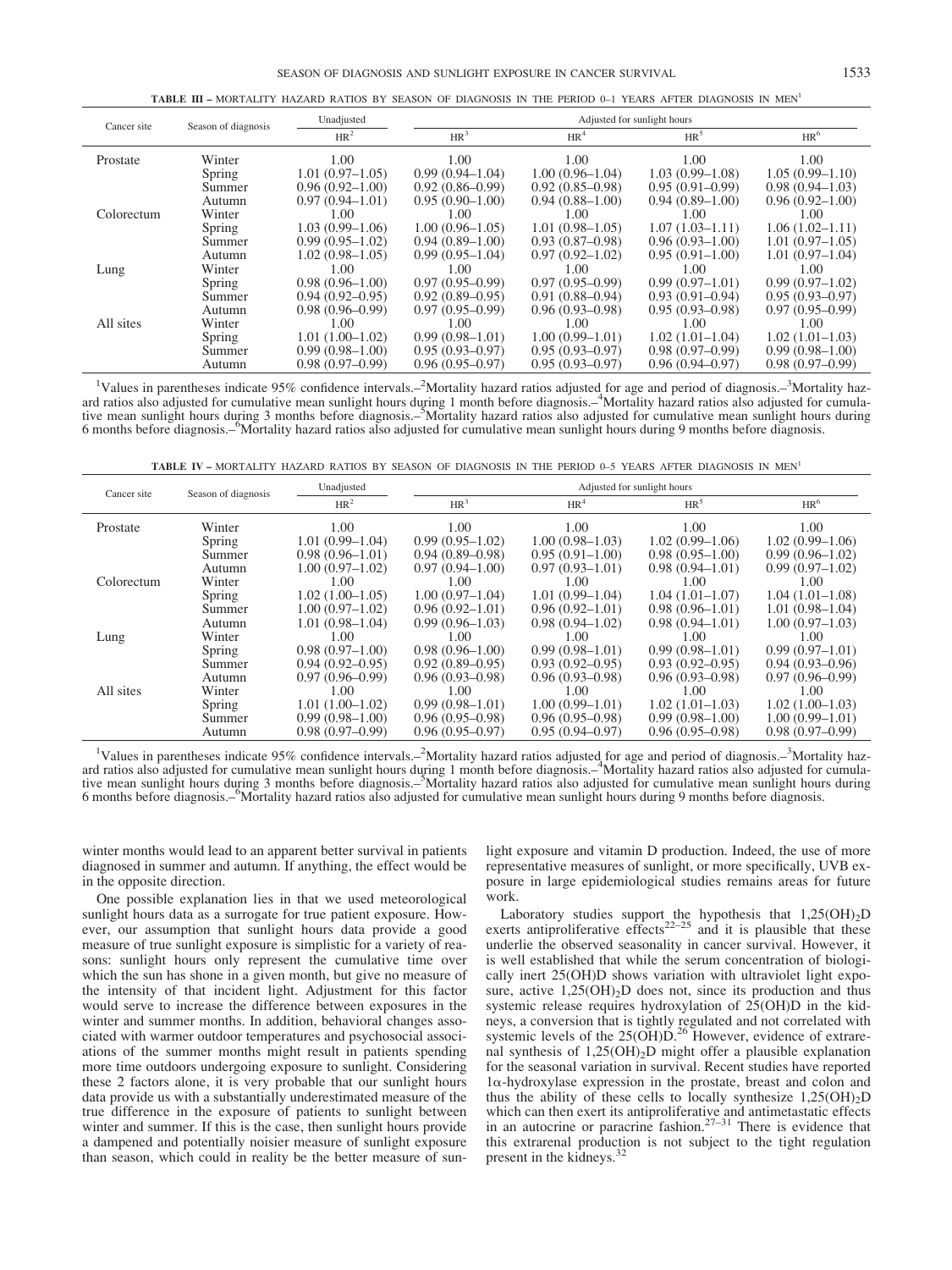| <b>TABLE</b><br>/-MORTALITY HAZARD RATIOS IN RELATION TO CUMULATIVE SUNLIGHT EXPOSURE PRECEDING DIAGNOSIS IN THE 0-1 AND 0-5 YEAR |  |  |  |  |  |  |  |
|-----------------------------------------------------------------------------------------------------------------------------------|--|--|--|--|--|--|--|
| PERIODS AFTER DIAGNOSIS IN WOMEN <sup>1</sup>                                                                                     |  |  |  |  |  |  |  |

| <b>Cancer Site</b> | Exposure to sunlight | $0-1$ Years         |                       | $0-5$ Years         |                       |  |
|--------------------|----------------------|---------------------|-----------------------|---------------------|-----------------------|--|
|                    | (months)             | Unadjusted $2$      | Adjusted <sup>3</sup> | Unadjusted $2$      | Adjusted <sup>3</sup> |  |
| <b>Breast</b>      |                      | $0.93(0.90-0.95)$   | $1.00(0.96 - 1.04)$   | $0.96(0.95-0.98)$   | $0.99(0.97-1.02)$     |  |
|                    |                      | $0.92(0.90-0.95)$   | $1.03(0.97-1.08)$     | $0.95(0.94 - 0.97)$ | $1.01(0.97-1.04)$     |  |
|                    |                      | $0.96(0.93 - 1.00)$ | 1.11 (1.03–1.19)      | $0.95(0.93 - 0.97)$ | $1.02(0.98 - 1.07)$   |  |
|                    |                      | $1.11(1.04 - 1.19)$ | 1.11 (0.99–1.23)      | $0.99(0.95-1.04)$   | $1.01(0.95-1.08)$     |  |
| Colorectum         |                      | $0.97(0.95-0.99)$   | $1.01(0.97-1.04)$     | $0.99(0.97-1.00)$   | $1.02(0.99 - 1.05)$   |  |
|                    |                      | $0.96(0.94 - 0.99)$ | $1.00(0.96 - 1.04)$   | $0.98(0.96 - 1.00)$ | $1.01(0.98 - 1.05)$   |  |
|                    |                      | $0.98(0.95-1.01)$   | $1.00(0.94 - 1.06)$   | $0.99(0.96 - 1.01)$ | $1.00(0.99 - 1.05)$   |  |
|                    |                      | $1.05(0.99 - 1.12)$ | $1.05(0.96 - 1.16)$   | $1.03(0.98 - 1.08)$ | $1.01(0.94 - 1.09)$   |  |
| Lung               |                      | $0.98(0.96 - 0.99)$ | $1.02(0.99 - 1.05)$   | $0.98(0.97-1.00)$   | $1.02(0.99 - 1.05)$   |  |
|                    |                      | $0.98(0.96 - 0.99)$ | $1.03(1.00-1.07)$     | $0.98(0.96 - 0.99)$ | $1.02(0.99-1.06)$     |  |
|                    |                      | $0.99(0.96 - 1.01)$ | $1.04(0.99 - 1.09)$   | $0.99(0.96 - 1.01)$ | $1.03(0.98 - 1.08)$   |  |
|                    |                      | $1.03(0.98 - 1.08)$ | $1.02(0.94 - 1.10)$   | $1.02(0.98 - 1.07)$ | $1.01(0.95-1.09)$     |  |
| All sites          |                      | $0.97(0.97-0.98)$   | $1.02(1.01-1.03)$     | $0.98(0.98 - 0.99)$ | $1.02(1.01-1.03)$     |  |
|                    |                      | $0.97(0.96 - 0.97)$ | $1.03(1.02 - 1.05)$   | $0.97(0.97-0.98)$   | $1.02(1.00-1.04)$     |  |
|                    |                      | $0.97(0.96 - 0.98)$ | $1.04(1.02 - 1.06)$   | $0.97(0.96 - 0.98)$ | $1.02(1.00-1.04)$     |  |
|                    |                      | $1.00(0.98 - 1.02)$ | $1.01(0.97-1.04)$     | $0.98(0.96 - 0.99)$ | $0.98(0.95-1.01)$     |  |

<sup>1</sup>Values in parentheses indicate 95% confidence intervals.<sup>2</sup>Mortality hazard ratios adjusted for age and period of diagnosis.<sup>3</sup>Mortality hazard ratios also adjusted for season of diagnosis.

TABLE VI – MORTALITY HAZARD RATIOS IN RELATION TO CUMULATIVE SUNLIGHT EXPOSURE PRECEDING DIAGNOSIS IN THE 0–1 AND 0–5 YEAR PERIODS AFTER DIAGNOSIS IN MEN

| Cancer Site | Exposure to sunlight | $0-1$ Years         |                       | $0-5$ Years         |                     |  |
|-------------|----------------------|---------------------|-----------------------|---------------------|---------------------|--|
|             | (months)             | Unadjusted $2$      | Adjusted <sup>3</sup> | Unadjusted $2$      | Adjusted $3$        |  |
| Prostate    |                      | $0.99(0.97-1.01)$   | $1.03(0.99 - 1.08)$   | $1.00(0.99 - 1.02)$ | $1.04(1.01-1.07)$   |  |
|             |                      | $0.98(0.95-1.01)$   | $1.05(0.99 - 1.10)$   | $0.99(0.98 - 1.01)$ | $1.03(0.99 - 1.07)$ |  |
|             | o                    | $0.97(0.94 - 1.01)$ | $1.06(0.98 - 1.15)$   | $0.99(0.97-1.02)$   | $1.04(1.00-1.09)$   |  |
|             |                      | $1.03(0.96 - 1.11)$ | $1.13(1.01 - 1.27)$   | $1.01(0.96 - 1.06)$ | $1.04(0.96 - 1.12)$ |  |
| Colorectum  |                      | $1.00(0.98 - 1.03)$ | $1.04(1.00-1.07)$     | $1.01(0.99 - 1.02)$ | $1.02(1.00-1.05)$   |  |
|             |                      | $1.00(0.98 - 1.03)$ | $1.06(1.01-1.11)$     | $1.00(0.98 - 1.02)$ | $1.03(0.99 - 1.07)$ |  |
|             |                      | $1.02(0.99 - 1.05)$ | $1.13(1.06-1.21)$     | $1.00(0.98 - 1.03)$ | $1.06(1.01-1.12)$   |  |
|             |                      | $1.06(0.99 - 1.12)$ | $1.14(1.03-1.26)$     | $1.02(0.97-1.07)$   | $1.07(1.00-1.16)$   |  |
| Lung        |                      | $0.97(0.96 - 0.98)$ | $1.01(0.99 - 1.03)$   | $0.97(0.96 - 0.98)$ | $1.02(1.00-1.04)$   |  |
|             |                      | $0.97(0.96 - 0.98)$ | $1.03(1.00-1.05)$     | $0.97(0.96 - 0.98)$ | $1.03(1.00-1.08)$   |  |
|             |                      | $1.00(0.98 - 1.01)$ | $1.05(1.01-1.08)$     | $0.99(0.97-1.00)$   | $1.03(1.00-1.07)$   |  |
|             |                      | $1.07(1.04 - 1.10)$ | $1.05(1.00-1.11)$     | $1.05(1.02 - 1.08)$ | $1.03(0.99 - 1.08)$ |  |
| All sites   |                      | $1.00(0.99 - 1.01)$ | $1.03(1.01-1.04)$     | $1.00(1.00-1.01)$   | $1.02(1.01-1.03)$   |  |
|             |                      | $0.99(0.98 - 1.00)$ | $1.04(1.02 - 1.05)$   | $0.99(0.99 - 1.00)$ | $1.03(1.02 - 1.04)$ |  |
|             |                      | $0.98(0.97-0.99)$   | $1.04(1.02 - 1.06)$   | $0.98(0.97-0.99)$   | $1.03(1.01-1.04)$   |  |
|             |                      | $0.98(0.96 - 1.00)$ | $1.03(1.00-1.06)$     | $0.97(0.95 - 0.98)$ | $1.01(0.99-1.04)$   |  |

<sup>1</sup>Values in parentheses indicate 95% confidence intervals.<sup>2</sup>Mortality hazard ratios adjusted for age and period of diagnosis.<sup>2</sup>Mortality hazard ratios also adjusted for season of diagnosis.

While the vitamin D hypothesis might apply to multiple cancer sites, breast, prostate and colorectal cancers have been the focus of past research.<sup>33</sup> We have extended the analysis to lung cancer and cancers at all sites combined, finding breast, lung and colorectal cancer survival to be associated with season of diagnosis in women. Men showed less seasonal variation in survival, and only in lung cancer did patients have increased survival when diagnosed in the summer and autumn months. That this variation was much stronger in women than in men is noteworthy: it is well established that hypovitaminosis D is more common in women than in men in the winter season.<sup>34–36</sup> Data from previous studies show a similar increased seasonality in women compared with men, although such differences are not commented upon.<sup>15,17,18</sup> These differences merit further investigation.

In the case of colorectal cancer, we found survival to be slightly increased in patients who were diagnosed in the summer months, a result that is consistent with other studies.<sup>18</sup> However, we found the seasonal association to be refractory to adjustment for sunlight exposure.

We found a substantial seasonal variation in lung cancer mortality that was present in both sexes. Little attention has been given to the effect of season and sunlight on lung cancer survival in the past. However, recently Zhou et al. have found both surgery season and dietary vitamin D intake to be predictors of early-stage non-small cell lung cancer mortality in surgical patients, with those treated in the summer experiencing improved survival.<sup>37</sup> That vitamin D metabolites exert an effect on tumor growth is plausible. Indeed, through the identification of vitamin D receptor expression in certain lung cancer cell lines, it has been proposed that a subset of lung cancers may be susceptible to the differentiating effects of vitamin D metabolites.<sup>38</sup> However, little evidence of  $1\alpha$ -hydroxylase activity in lung cells has been found. Recently however, Yokomura et al. reported an elevation in  $1\alpha$ -hydroxylase activity in the alveolar macrophages of patients with lung cancer, with expression of this enzyme correlated with levels of  $1,25(OH)_2D$  in the serum.<sup>29</sup> This significant source of the active hormone may account for the consistent seasonal variation observed among both men and women.

Breast cancer showed the largest seasonal variation in survival. Both human and animal studies support this finding<sup>39</sup> which confirms and extends previous work by Robsahm et al.<sup>17</sup>

In our study, we have not examined the effect of ethnicity on seasonality in cancer survival despite the important effect of skin pigmentation in modulating ultraviolet absorption. Clemens et al. have shown that dark-skinned populations may require 10–50 times the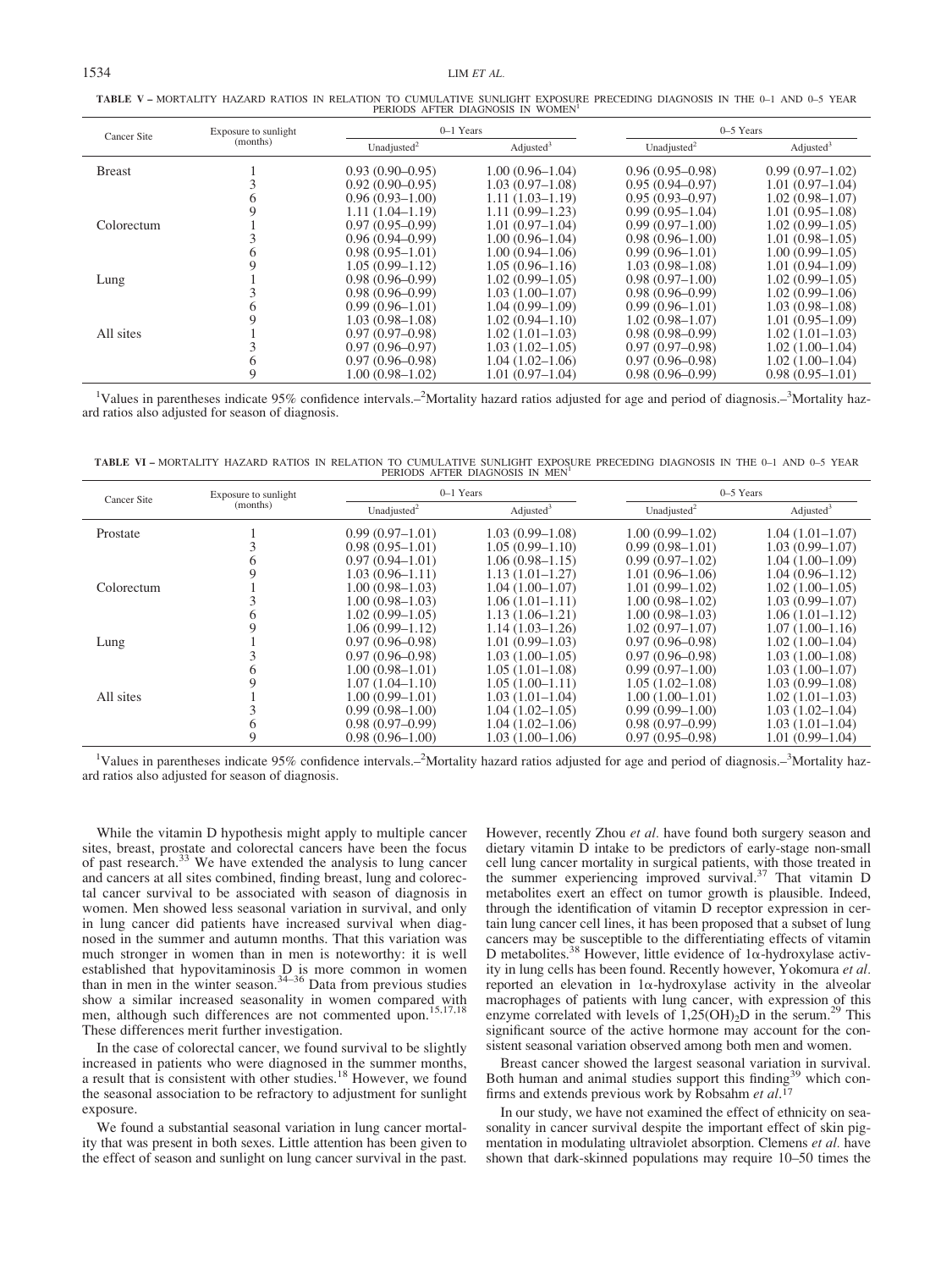

FIGURE 2 – Seasonal variation in mortality both in the 0–1 and 0– 5 year periods after diagnosis given by sex and site.  $\Box$  Hazard ratio for 0–1 years after diagnosis.  $(\triangle)$ Hazard ratio for 0–5 years after diagnosis. All HRs are adjusted for age and period of diagnosis.  $p < 0.05$ . Winter is the reference category  $(HR = 1.00).$ 

exposure to ultraviolet B radiation to produce an equivalent amount of vitamin D as do those with lighter skin.40 Ethnicity also affects diet. Some authors have speculated that the low incidence of breast and prostate cancer in some Asian countries might be due to the increased consumption of phytoestrogens present in soy, which through down regulating expression of CYP enzymes, might lead to an enhancement of local  $1,25(OH)_{2}D$  levels and an increase in its differentiating effects.<sup>27</sup> We have not examined the role of dietary vitamin D intake in attenuating cancer survival and mortality, although other studies have identified such associations.<sup>11,37</sup>

The present study has methodological strengths. We have directly examined the effect of season of diagnosis and sunlight exposure on cancer survival in a cohort of over 1 million cancer patients and yielded results consistent with existing literature. In conclusion, we found substantial seasonality in cancer survival, with diagnosis in the summer and autumn months being associated with improved survival, especially in lung and breast cancer patients. The magnitude of the observed seasonality was smaller than that reported in Norway by Moan et al.<sup>18</sup> and dependent on sex and cancer site. We also found sunlight exposure to be a predictor of cancer survival, although season of diagnosis was a stronger predictor than sunlight. Our results add to a growing body of evidence that vitamin D may play an important role in cancer survival.

### References

- 1. Holick MF. Vitamin D: a millennium perspective. J Cell Biochem 2003;88:296–307.
- 2. Holick MF. Vitamin D: importance in the prevention of cancers, type 1 diabetes, heart disease, and osteoporosis. Am J Clin Nutr 2004;79: 362–71.
- 3. McKenna MJ. Differences in vitamin D status between countries in young adults and the elderly. Am J Med 1992;93:69–77. 4. Lips P, Chapuy MC, Dawson-Hughes B, Pols HAP, Holick MF. An
- international comparison of serum 25-hydroxy-vitamin D measurements. Osteoporos Int 1999;9:394–7.
- 5. Ovesen L, Anderson R, Jakobsen J. Geographical differences in vitamin D status, with particular reference to European countries. Proc Nutr Soc 2003;62:813–21.
- 6. Zittermann A. Vitamin D in preventive medicine: are we ignoring the evidence? Br J Nutr 2003;89:552–72.
- 7. van de Wielen RPJ, Lowik MRH, van den Berg H, de Groot LC, Haller J, Moreiras O, van Staveren WA. Serum vitamin D concentrations among elderly people in Europe. Lancet 1995;346:207–10.
- 8. Zittermann A. Seasonal variation in bone turnover: dependence on calcium nutrition. J Bone Miner Res 2001;16:1733.
- 9. Apperly F. The relation of solar radiation to cancer mortality in North America. Cancer Res 1941;1:191–5.
- 10. Garland CF, Garland FC. Do sunlight and vitamin D reduce the likelihood of colon cancer. Int J Epidemiol 1980;9:227-31.
- 11. Garland C, Shekelle RB, Barrett-Connor E, Criqui MH, Rossof AH, Paul O. Dietary vitamin D and calcium and risk of colorectal cancer: a 19-year prospective study in men. Lancet 1985;1:307–9. 12. Garland CF, Comstock GW, Garland FC, Helsing KJ, Shaw EK, Gor-
- ham ED. Serum 25-hydroxyvitamin D and colon cancer: eight-year prospective study. Lancet 1989;2:1176–8.
- 13. Hanchette CL, Schwartz GG. Geographic patterns of prostate cancer mortality—Evidence for a protective effect of ultraviolet radiation. Cancer 1992;70:2861–9.
- 14. John EM, Dreon DM, Koo J, Schwartz GG. Residential sunlight exposure is associated with a decreased risk of prostate cancer. J Steroid Biochem Mol Biol 2004;89:549–52.
- 15. Freedman DM, Dosemeci M, McGlynn K. Sunlight and mortality from breast, ovarian, colon, prostate, and non-melanoma skin cancer: a composite death certificate based case-control study. Occup Environ Med 2002;59:257–62.